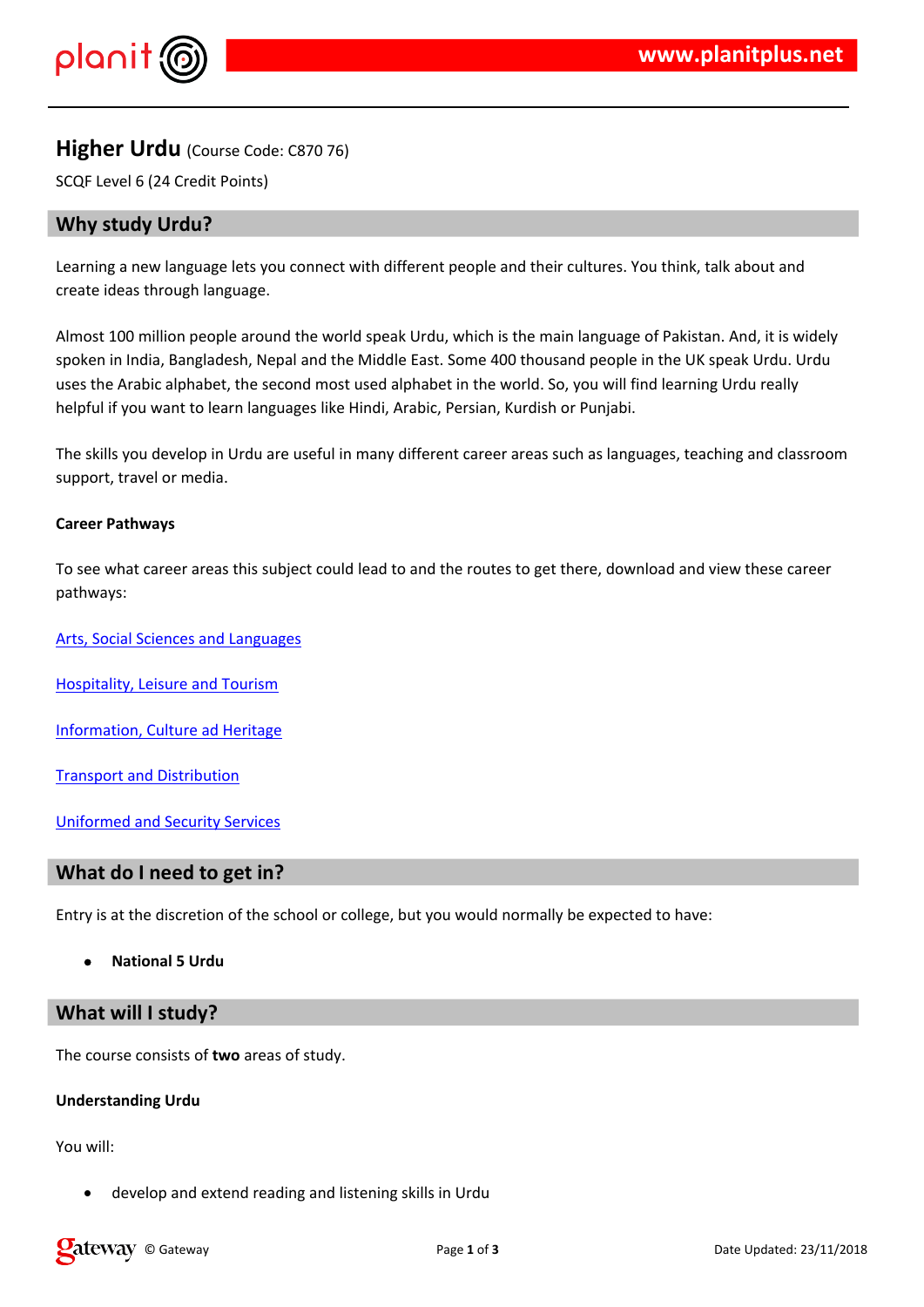& \$ \$  $+$ 

> $\#$  \$  $\therefore$   $\frac{1}{3}$ , & & &  $\frac{1}{3}$ , & & &  $\frac{1}{3}$  $\#$  \$, \$, \$ \ \ \ \ & \ \ & \$ \ \ ( O \$ & \ ) ( \ \ \ ( \ & \ - $$ '8' - 0 $ .8 $8 - ' ($$  $\star$

- $(0 \quad 0 \quad )$   $(0 \quad 1 \quad 1 \quad 1 \quad 2)$  $9)$  (
	- $0'$  ;  $8'$   $8 \times$  ) 0 ,  $\begin{array}{ccccccccc}\n8 & 8 & 0 & 8 & 8 \\
	& 0 & 0 & 0 & 0 \\
	& & 0 & 0 & 0\n\end{array}$  $0 \qquad \qquad$  $\frac{1}{2}$
	- $\begin{array}{ccccccc}\n0 & 1 & 1 & 1 & 1 \\
	0 & 0 & 1 & 1 & 1\n\end{array}$  $8'$   $$8'$   $8'$   $)<0$ ,
	- $8'088'$   $\triangleleft$  0,  $0$  '' %
	- $0'$   $' =$   $0'(\$, 8<$   $) 0$ , \*

 $(1, 1)$  8  $(0, 0)$  (  $(0, 0)$   $(0, 0)$   $(0, 0)$   $(0, 0)$   $(0, 0)$   $(0, 0)$   $(0, 0)$   $(0, 0)$   $(0, 0)$   $(0, 0)$   $(0, 0)$   $(0, 0)$   $(0, 0)$   $(0, 0)$   $(0, 0)$   $(0, 0)$   $(0, 0)$   $(0, 0)$   $(0, 0)$   $(0, 0)$   $(0, 0)$   $(0, 0)$   $8'0'$  (0'  $8\$   $8\$  . ; & ( & ( & &' > = &'

- 0 ( ( 0 ' ' & \$\$, & ' & ( & ' & ) 0 '( ( 0 ' ' 8 \$ \$ , 8 ' 8 ( 8 ' 8 ) ( ) \$ (<br>( 0 \$ : \$ ' \$ ' 8 ' ( ' : - '' ; 8 8 ' \$ 8 ' ( )  $\mathbf{I}$  $\overline{\phantom{a}}$  $\frac{1}{2}$  (  $(\begin{array}{cccc} \cdot & \cdot & \cdot & \star \\ \cdot & \cdot & \cdot & \end{array})$
- 9)  $0'$  (  $0'$  & '  $\frac{1}{2}$  & & '  $\frac{1}{2}$  \$ ) ( & \$) & & ( & '  $/$   $/$   $/$  &  $'$  0, () \$ (\$\$ \*
- $2$  ) ); & ' ) ' & '0 ' ' : ' \$\$ 0 , . /\*
- $8$  .)  $'0\$ , ()  $8$  # (  $0<sup>1</sup>$  \* 9)
- 9)  $($  0  $\&$  >  $*$

 $\mathbb{S}$  $\frac{1}{2}$ 

> 1 7&)<br>
> 1 (&0 ' ? &' 7&)<br>
> 1 (&0 ' & (@ & &' 7&)<br>
> 1 (&0 ' "& '&' 7&)

 $\alpha$